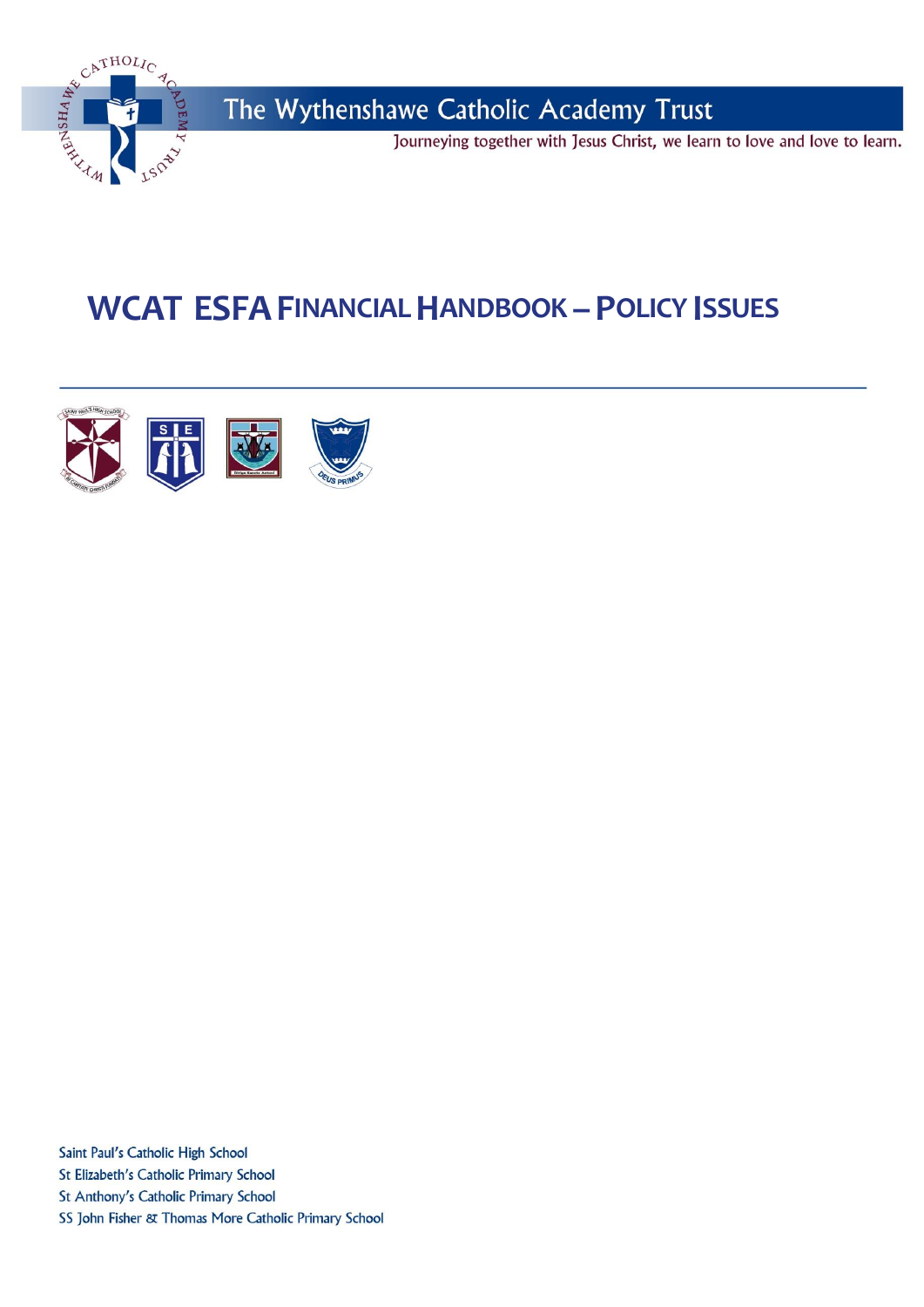| <b>Document Management</b> |                                                                                                                                                                                                                                                                                                            |  |  |
|----------------------------|------------------------------------------------------------------------------------------------------------------------------------------------------------------------------------------------------------------------------------------------------------------------------------------------------------|--|--|
| Title                      | <b>ESFA Financial Handbook</b>                                                                                                                                                                                                                                                                             |  |  |
|                            | Policy Issues for WCAT                                                                                                                                                                                                                                                                                     |  |  |
| Date                       | May 2021                                                                                                                                                                                                                                                                                                   |  |  |
| Supersedes                 | September 2020                                                                                                                                                                                                                                                                                             |  |  |
| Purpose                    | The purpose of this Supplementary Handbook is to summarise<br>the ESFA Academies Financial Handbook as it relates to the<br>Trust. This is updated each year as the ESFA revises its<br>Handbook for Academies. This enables the Executive,<br>Governors and staff keep up to date with ESFA requirements. |  |  |
| Author                     | SFO, Wythenshawe Catholic Academy Trust                                                                                                                                                                                                                                                                    |  |  |
| Review                     | August 2021                                                                                                                                                                                                                                                                                                |  |  |
| Date considered by WCAT    | May 2021                                                                                                                                                                                                                                                                                                   |  |  |
| Date consulted with unions | n/a                                                                                                                                                                                                                                                                                                        |  |  |
| Date adopted by WCAT       | May 2021                                                                                                                                                                                                                                                                                                   |  |  |
| Date distributed           | May 2021                                                                                                                                                                                                                                                                                                   |  |  |

This policy will be published on the Trust's website in the Governance section under Finance Policies

Schools within The Wythenshawe Catholic Academy Trust:

- Saint Paul's Catholic High School
- St Anthony's Catholic Primary School
- SS John Fisher and Thomas More Catholic Primary School
- St Elizabeth's Catholic Primary School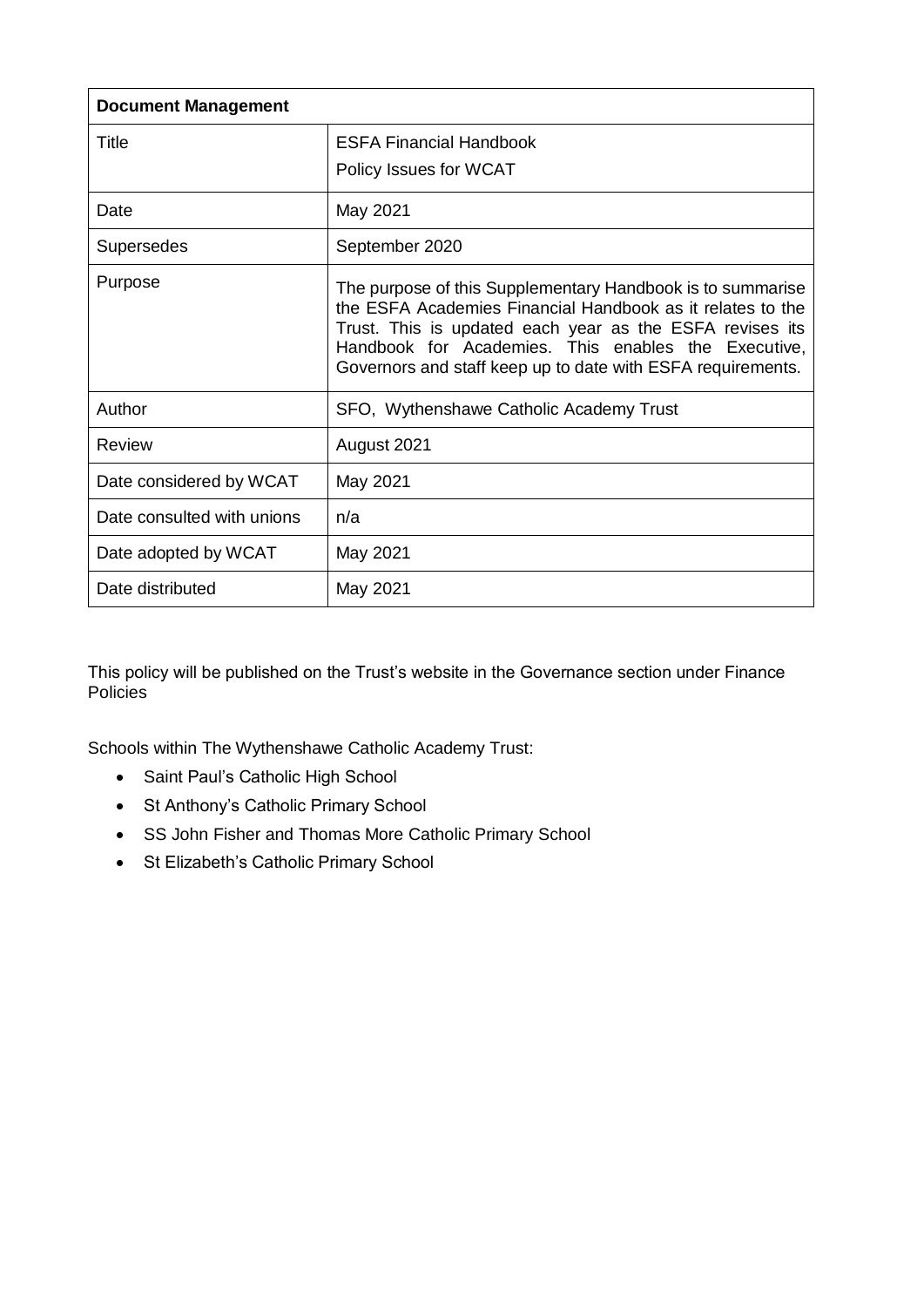# **CONTENTS**

| <b>OVERVIEW</b>                                                                                                                                                             | Page                                       |
|-----------------------------------------------------------------------------------------------------------------------------------------------------------------------------|--------------------------------------------|
| Summary of Changes for 2019                                                                                                                                                 | 4                                          |
| <b>Summary of Changes</b>                                                                                                                                                   | 4                                          |
| <b>Members and Directors</b>                                                                                                                                                | 5                                          |
| <b>Members</b>                                                                                                                                                              | 5                                          |
| Directors                                                                                                                                                                   | 6                                          |
| <b>PART 1: Roles and Responsibilities</b>                                                                                                                                   | 6                                          |
| Key filing responsibilities<br>$\bullet$<br>Financial Notice to Improve (FNtI)<br>$\bullet$<br>Companies Act (2006) requirements<br>Role of Accounting Officer<br>$\bullet$ | 6<br>6<br>$\overline{7}$<br>$\overline{7}$ |
| <b>PART 2: Financial Oversight</b>                                                                                                                                          | 7                                          |
| The Trust's financial governance<br>$\bullet$<br>Whistleblowing<br>$\bullet$<br>Insurance<br><b>Risk Register</b><br>$\bullet$                                              | 7<br>8<br>9<br>9                           |
| <b>PART 3: Delegated Authorities</b>                                                                                                                                        | 9                                          |
| <b>ESFA delegated approvals</b><br>$\bullet$<br>ESFA disclosures and access to information                                                                                  | 10<br>10                                   |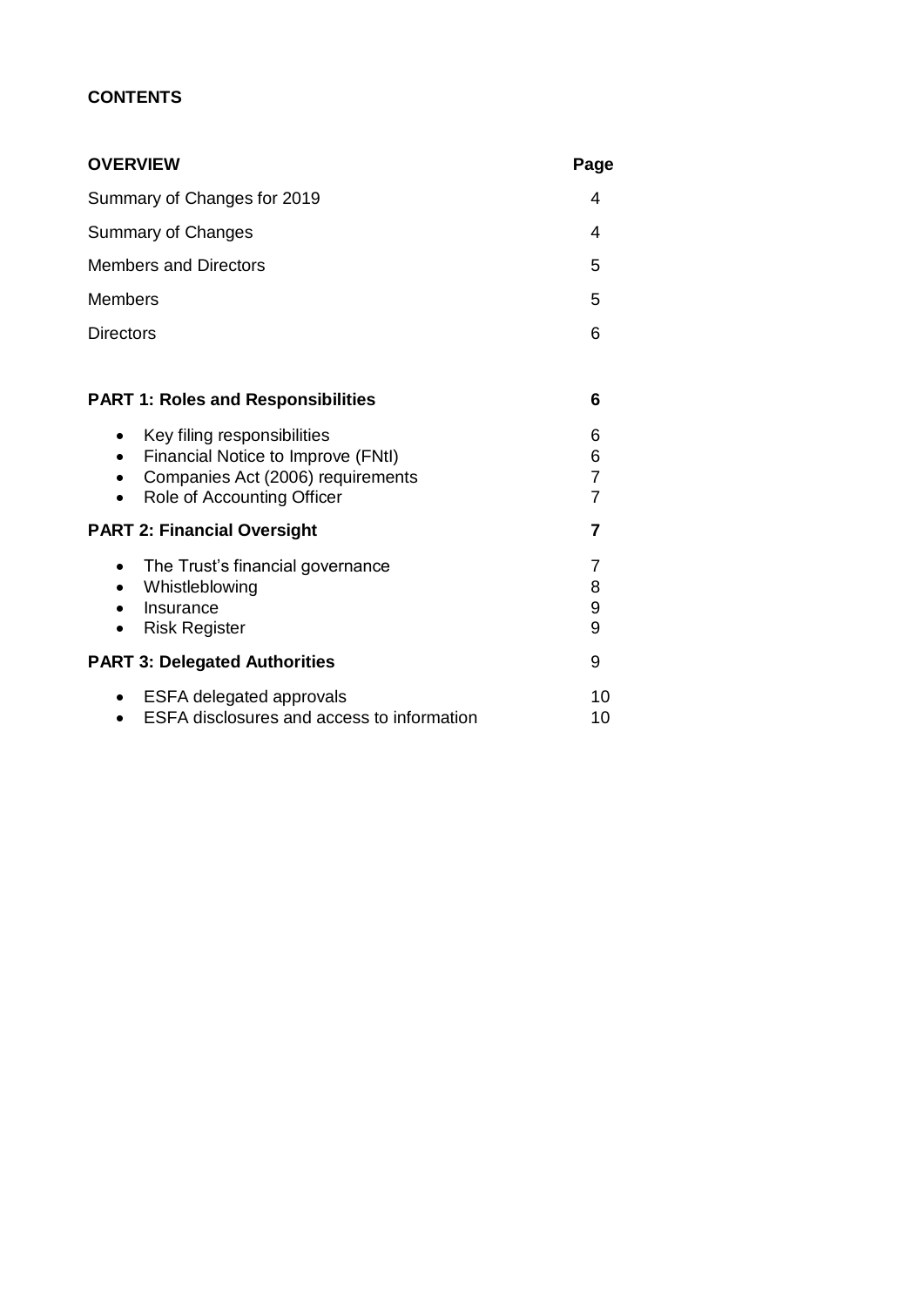#### 1 **Purpose**

- 1.1.1 To inform Directors, Governors and staff of changes in the ESFA Academies Financial Handbook for 2020
- 2 Background
- 2.1 The ESFA Academies Financial Handbook runs from 1<sup>st</sup> September to 31<sup>st</sup> August. A revised is published prior to the start of the new academic year, and Directors must be made aware of any updates.
- 2.2 The published 2020 Handbook can be accessed at

<https://www.gov.uk/guidance/academies-financial-handbook>

- 2.3 The following changes have been made to requirements in the 2019 Handbook in light of COVID-19:
	- The deadline for submitting financial statements to ESFA for the year ending 31 August 2020 has been extended to 31 January 2021.
	- The deadline for publishing financial statements on the trust's website for the year ending 31 August 2020 has been extended to 28 February 2021.
	- The deadline for submitting the trust's annual internal scrutiny report has been extended to 31 January 2021.
- 2.4 These extensions do not mean we have to delay our submissions so the original deadlines will be adhered to.

## 3 **Key Changes in the 2020 Revision**

#### 3.1 **Governance**

Further information on governance arrangements including trustees' responsibility to maintain the trust as a going concern  $[1.14, 2.5]$  $[1.14, 2.5]$  $[1.14, 2.5]$  $[1.14, 2.5]$  and  $[2.8]$  $[2.8]$ , confirmation that members must not be employees or occupy unpaid staff roles [\[1.4\]](https://www.gov.uk/guidance/academies-financial-handbook/part-1-roles-and-responsibilities#nbsp-nbsp-members), that members must remain informed about trust business [\[1.8\]](https://www.gov.uk/guidance/academies-financial-handbook/part-1-roles-and-responsibilities#nbsp-nbsp-members) and that trusts must appoint a clerk **to the board** [\[1.40\]](https://www.gov.uk/guidance/academies-financial-handbook/part-1-roles-and-responsibilities#nbsp-nbsp-the-clerk-to-the-board). Also clarifying that trusts must keep their **register of interests** up to date [\[5.46\]](https://www.gov.uk/guidance/academies-financial-handbook/part-5-delegated-authorities#nbsp-nbsp-related-party-transactions).

The Trust is fully compliant with these changes and confirmation is included in the Annual Report.

#### 3.2 **Executive Team**

Confirmation that both the **accounting officer and chief financial officer (CFO)** should be employees, and a requirement for ESFA approval if, exceptionally, they are not [\[1.26](https://www.gov.uk/guidance/academies-financial-handbook/part-1-roles-and-responsibilities#nbsp-nbsp-the-accounting-officer) and [1.36\]](https://www.gov.uk/guidance/academies-financial-handbook/part-1-roles-and-responsibilities#nbsp-nbsp-the-chief-financial-officer). Also encouraging larger trusts to consider relevant accountancy qualifications for their **CFO,** and for all CFOs to maintain professional development [\[1.37](https://www.gov.uk/guidance/academies-financial-handbook/part-1-roles-and-responsibilities#nbsp-nbsp-the-chief-financial-officer) and [1.38\]](https://www.gov.uk/guidance/academies-financial-handbook/part-1-roles-and-responsibilities#nbsp-nbsp-the-chief-financial-officer).

The Trust is fully compliant with these changes and the CFO is a qualified accountant of the Institute of Public Finance & Accountancy.

#### 3.3 **General controls and transparency**

Updated clarifications including maintenance of a **fixed asset register** [\[2.7\]](https://www.gov.uk/guidance/academies-financial-handbook/part-2-main-financial-requirements#nbsp-nbsp-basic-control-principles), termly review of **pupil number projections** [\[2.12\]](https://www.gov.uk/guidance/academies-financial-handbook/part-2-main-financial-requirements#nbsp-nbsp-financial-planning), use of **integrated curriculum and financial planning** [\[2.13\]](https://www.gov.uk/guidance/academies-financial-handbook/part-2-main-financial-requirements#nbsp-nbsp-financial-planning), avoidance of **overdrafts** [\[2.24\]](https://www.gov.uk/guidance/academies-financial-handbook/part-2-main-financial-requirements#nbsp-nbsp-financial-planning), publication of information about **high pay** [\[2.32\]](https://www.gov.uk/guidance/academies-financial-handbook/part-2-main-financial-requirements#nbsp-nbsp-procurement-and-spending-decisions) and **whistleblowing** [\[2.44\]](https://www.gov.uk/guidance/academies-financial-handbook/part-2-main-financial-requirements#nbsp-nbsp-whistleblowing), confirmation that the trust's funds must not be used to purchase **alcohol**[\[2.35\]](https://www.gov.uk/guidance/academies-financial-handbook/part-2-main-financial-requirements#nbsp-nbsp-procurement-and-spending-decisions), board and committee responsibilities for **risk management** [\[2.38,](https://www.gov.uk/guidance/academies-financial-handbook/part-2-main-financial-requirements#nbsp-nbsp-risk-management) and 3.6 to [3.8\]](https://www.gov.uk/guidance/academies-financial-handbook/part-3-internal-scrutiny#nbsp-nbsp-directing-internal-scrutiny---the-audit-and-risk-committee) and completion of the **School resource management self-assessment tool** [\[6.8\]](https://www.gov.uk/guidance/academies-financial-handbook/part-6-the-regulator-and-intervention#nbsp-nbsp-school-resource-management-self-assessment-tool).

The Trust is partially compliant with this section. As identified in the Internal Audit report further work is needed on the Fixed Asset Register and this is scheduled for December 2020.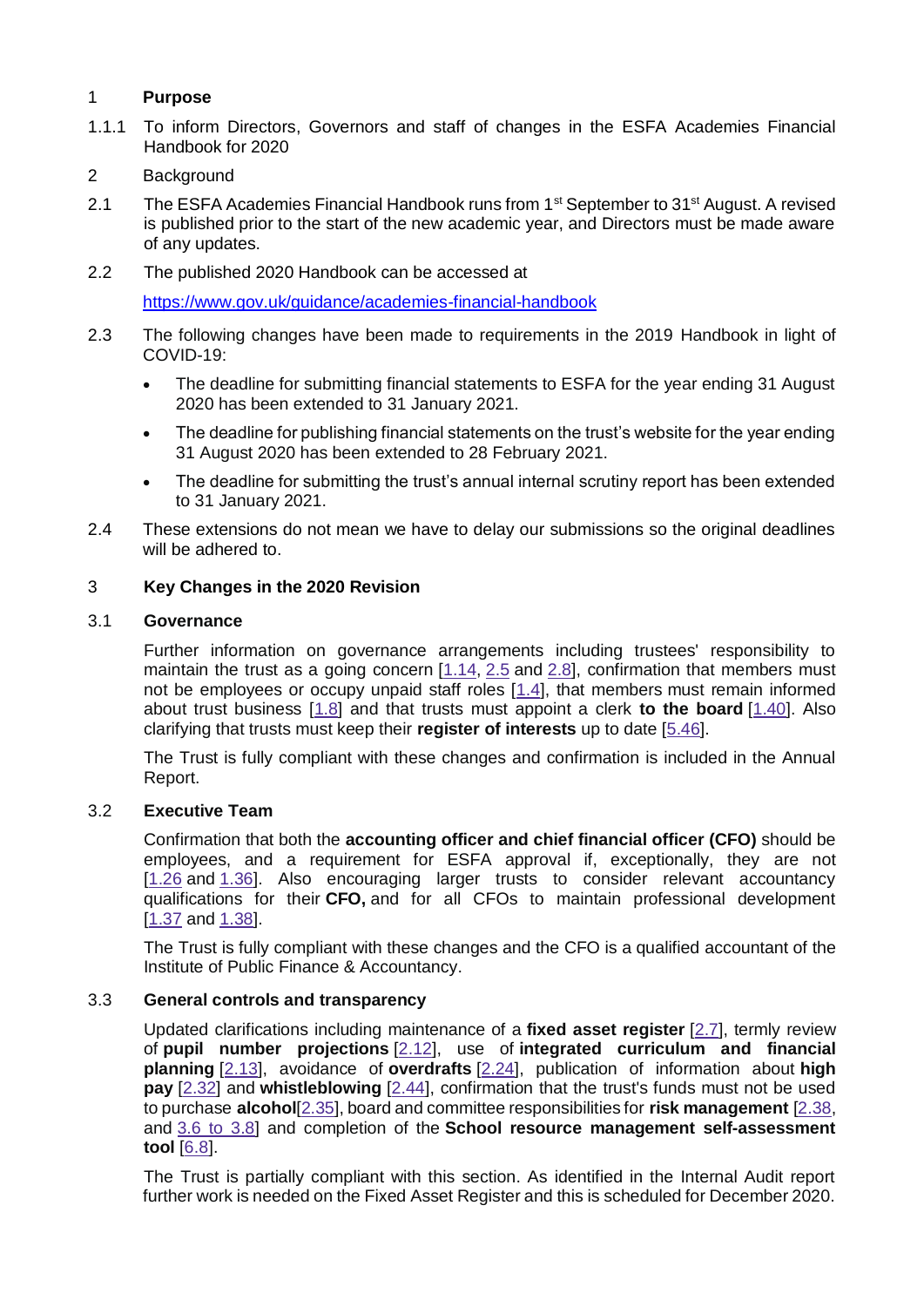## 3.4 **Internal scrutiny**

Updated text including clarification that **internal scrutiny** covers both financial and nonfinancial controls [\[3.1\]](https://www.gov.uk/guidance/academies-financial-handbook/part-3-internal-scrutiny#nbsp-nbsp-purpose-of-internal-scrutiny), removal of the option for **internal audit** to be performed by the external auditor [\[3.17](https://www.gov.uk/guidance/academies-financial-handbook/part-3-internal-scrutiny#nbsp-nbsp-delivering-internal-scrutiny) and [3.20\]](https://www.gov.uk/guidance/academies-financial-handbook/part-3-internal-scrutiny#nbsp-nbsp-delivering-internal-scrutiny) and confirmation that trusts can use additional individuals or organisations to support **internal scrutiny** where specialist non-financial knowledge is required [\[3.18](https://www.gov.uk/guidance/academies-financial-handbook/part-3-internal-scrutiny#nbsp-nbsp-delivering-internal-scrutiny) and [3.23\]](https://www.gov.uk/guidance/academies-financial-handbook/part-3-internal-scrutiny#nbsp-nbsp-delivering-internal-scrutiny).

The Trust is fully compliant with this section.

### 3.5 **Annual accounts**

More on the **audit and risk committee's** role in relation to external audit [4.17]. Specifically the audit and risk committee must:

- review the external auditor's plan each year
- review the annual report and accounts
- review the auditor's findings and actions taken by the trust's managers in response to those findings
- assess the effectiveness and resources of the external auditor to provide a basis for decisions by the trust's members about the auditor's reappointment or dismissal or retendering.
- produce an annual report of the committee's conclusions to advise the board of trustees and members, including recommendations on the reappointment or dismissal or retendering of the external auditor, and their remuneration.

The Trust is fully compliant with this section.

## **4 ESFA HANDBOOK OVERVIEW & KEY POLICY ISSUES**

4.1 In July each year the ESFA updates its Financial Handbook for Academies. This provides the overall financial framework Trusts must follow as set out in the Funding Agreement between the Trust and the Secretary of State. The Trust uses this to inform Directors, Governors and staff of their responsibilities and update its own Financial Handbook and procedures on an annual basis.

#### **5 Summary of changes from 2019**

| <b>What's New?</b>                                                                                                                                        | <b>Handbook</b><br><b>Reference</b> | <b>Compliance</b>                                                                                                                                                                                                    |
|-----------------------------------------------------------------------------------------------------------------------------------------------------------|-------------------------------------|----------------------------------------------------------------------------------------------------------------------------------------------------------------------------------------------------------------------|
| Directors <b>must</b> apply the highest<br>standards of conduct and ensure<br>robust governance. They should<br>follow the Governance Handbook            | Para 1.11                           | Director skills audit completed<br>Organisation structure produced<br>Finance & Governance Self-<br>assessment completed                                                                                             |
| Greater emphasis on Strategic<br><b>Estates Management</b><br>https://www.gov.uk/government/<br>publications/good-estate-<br>management-for-schools-tools | Para 2.14                           | Need to produce and Asset<br>$\bullet$<br>Management Plan (AMP) for<br>each Academy and Trust (March<br>2020)<br>Need to complete a self-<br>assessment of the 'top-10<br>estates checks for Boards'<br>(March 2020) |
| Clearer specification of the<br>content of Management<br><b>Accounts</b>                                                                                  | Para 2.18,<br>2.21, 2.23            | Management Accounts are<br>$\bullet$<br>produced monthly by 28 <sup>th</sup> day of<br>the month and circulated to CEO,<br><b>Heads and Committee Chairs</b>                                                         |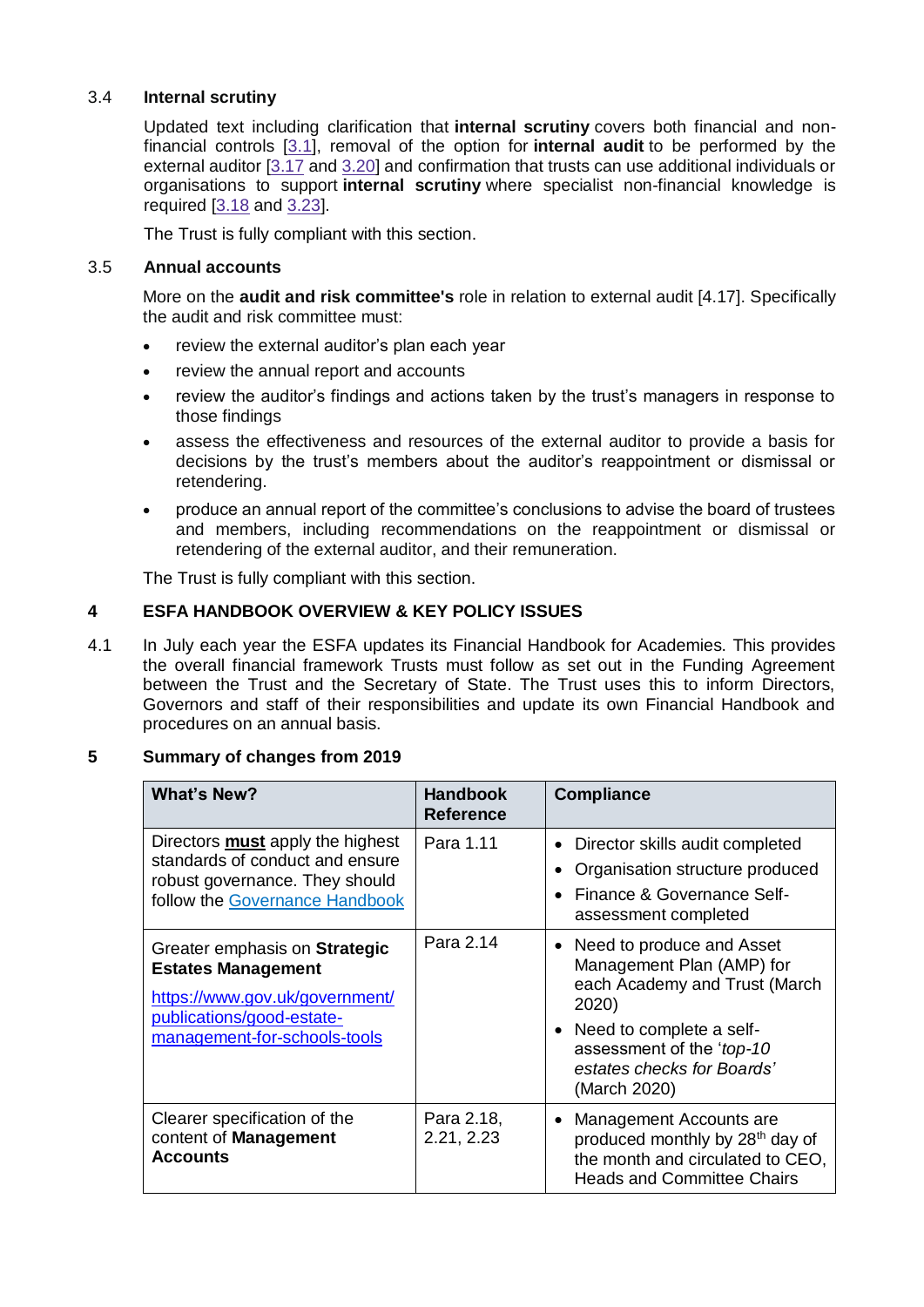| <b>What's New?</b>                                                                                                                                                                                                                                | <b>Handbook</b><br><b>Reference</b> | <b>Compliance</b>                                                                                                                                                                                                         |
|---------------------------------------------------------------------------------------------------------------------------------------------------------------------------------------------------------------------------------------------------|-------------------------------------|---------------------------------------------------------------------------------------------------------------------------------------------------------------------------------------------------------------------------|
|                                                                                                                                                                                                                                                   |                                     | • Need to include cash flow<br>forecasts and Balance Sheet<br>analysis with the Monthly<br><b>Management Accounts</b><br>(September 2019)                                                                                 |
| Senior employees must only<br>receive remuneration via payroll<br>with income tax and NI deducted<br>at source                                                                                                                                    | Para 2.33                           | Compliant with IR35<br>$\bullet$<br>No off-payroll senior pay<br>$\bullet$<br>One SLA in place at St Paul's is<br>$\bullet$<br>being paid through the payroll                                                             |
| Academies must maintain a Risk<br><b>Register</b><br>https://www.gov.uk//academies-<br>guide-to-reducing-any-risk-of-<br>financial-irregularities                                                                                                 | Para 2.36                           | <b>Strategic Risk Register</b><br>$\bullet$<br>considered at Heads meeting<br>and reported to every Audit &<br><b>Risk Committee</b>                                                                                      |
| New arrangements for<br>Whistleblowing<br>https://www.gov.uk/government/<br>publications/school-complaints-<br>procedure                                                                                                                          | Para 2.41 -<br>2.46                 | Whistleblowing procedure<br>$\bullet$<br>approved by Directors (July<br>2019)<br>The Policy includes who to<br>$\bullet$<br>report concerns to.                                                                           |
| New arrangements for notifying<br>the DfE about Key Individuals,<br>who are:-<br>Members, Chair of Directors, All<br>other Directors, Accounting<br>Officer, Chief Financial Officer,<br>Headteacher, Chair of LGB, and<br><b>Local Governors</b> | Para 2.51 -<br>2.55                 | SFO notifies ESFA of changes<br>$\bullet$<br>within 14 days via GIAS                                                                                                                                                      |
| New requirement for the Internal<br><b>Auditor</b> to submit an annual<br>Internal Audit Scrutiny Report to<br>ESFA by 31 <sup>st</sup> December                                                                                                  | Para 3.1 -<br>3.22, and 1.17        | New duty to be incorporated in<br>$\bullet$<br><b>Annual Report (December</b><br>2019)<br>SFO is appointed Internal<br>$\bullet$<br>Auditor for 2019, independent<br>auditor to be appointed for 2020                     |
| New requirement to provide<br>audited accounts to the<br>Members (Companies Act)                                                                                                                                                                  | Para 4.4                            | <b>Audited Accounts are circulated</b><br>$\bullet$<br>and made available on Trust<br>Website.<br><b>SFO to send Audited Accounts</b><br>$\bullet$<br>2018-19 for the personal<br>attention of Members<br>(December 2019) |
| Greater clarity on freedoms and<br>delegations and what needs<br><b>ESFA approval</b>                                                                                                                                                             | Para 5.1, 5.64                      | Summary of Freedoms and<br>$\bullet$<br>Delegations included in WCAT<br>Scheme of Financial Delegation<br>(July 2019)                                                                                                     |
| Greater clarity on Related Party<br><b>Transactions reporting and</b><br>approval via ESF Related Party<br>on-line form.                                                                                                                          | Para 5.40 -<br>5.43                 | Need to review disclosure of<br>$\bullet$<br>related parties to ensure<br>compliance and implement an                                                                                                                     |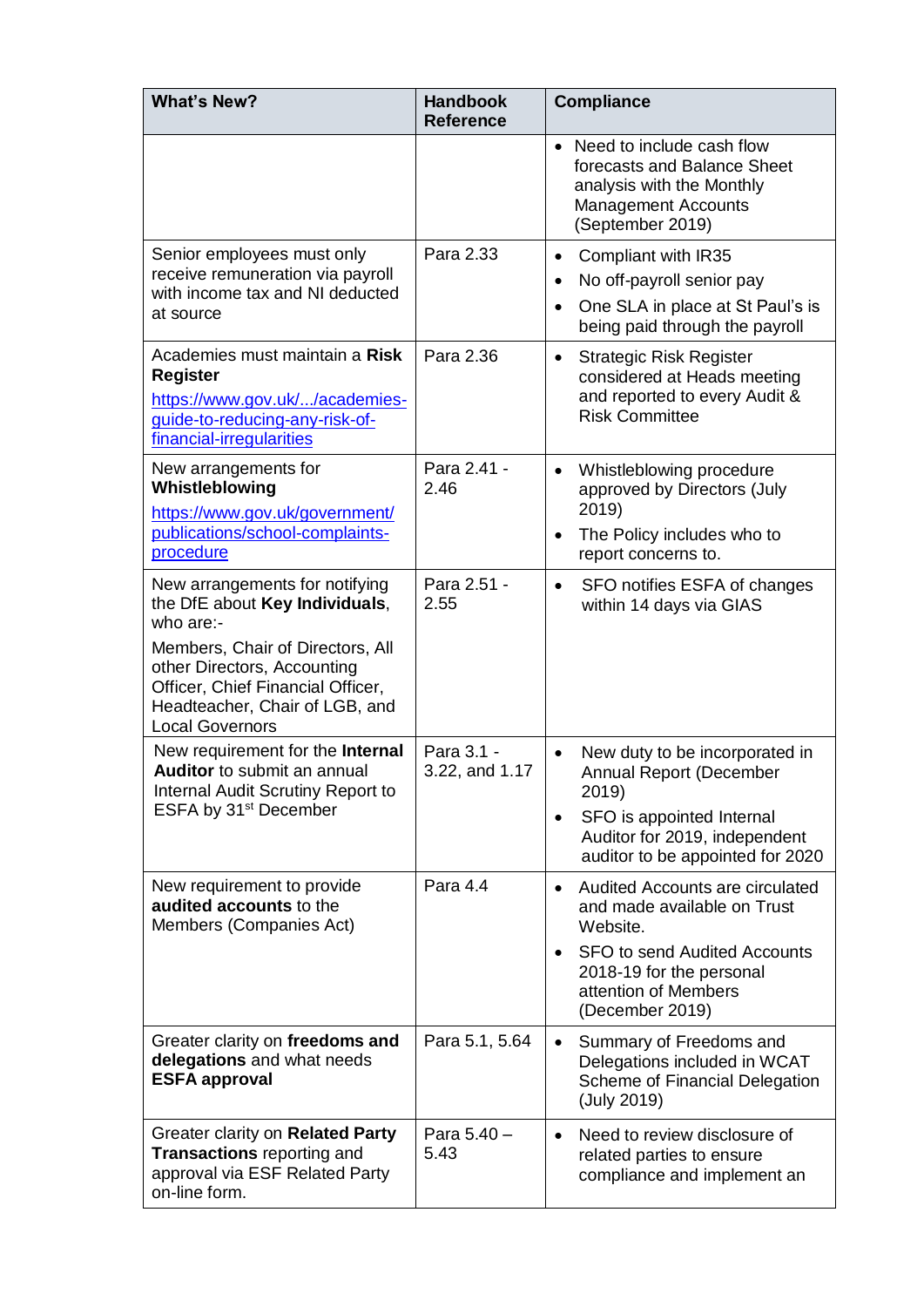| <b>What's New?</b>                                                                                                                                                     | <b>Handbook</b><br><b>Reference</b> | <b>Compliance</b>                                                                                    |
|------------------------------------------------------------------------------------------------------------------------------------------------------------------------|-------------------------------------|------------------------------------------------------------------------------------------------------|
|                                                                                                                                                                        |                                     | alert system to flag transactions<br>in Capita SIMS (Integra)                                        |
| New requirement to publish<br>Financial Notice to Improve on<br>Trust website                                                                                          | Para 6.15                           | No threat of FNtI imminent<br>$\bullet$<br>CEO and SFO are aware of this<br>$\bullet$<br>requirement |
| Clarified details of revoked<br>powers if subject to a Financial<br><b>Notice to Improve</b>                                                                           | Para 6.17                           | As above<br>$\bullet$                                                                                |
| power of the Secretary of State to<br>remove an individual managing<br>an Academy Trust where they<br>have been convicted, cautioned<br>or engaged in relevant conduct | Para $6.19 -$<br>6.23               | CEO, SFO and Directors are<br>$\bullet$<br>aware of this power                                       |

## **6 Members and Directors**

#### 6.1 **Members**

- As a company limited by guarantee the Trust has members (similar to shareholders)
- The Trust **must** have at least 3 members; the DfE's *strong preference* is at least 5
- When there are 3, all 3 **must** be registered as a Person with Significant Control (PSC Register at Companies House)
- Subscribers to the Trust's memorandum of association
- May amend the articles subject to restriction in the Funding Agreement or Charity Law
- Have powers to appoint and remove Directors
- **Must** be provided with a copy of the audited annual accounts in December each year
- Employees of the Trust **must not** be appointed as members
- The DfE's *strong preference* is for a majority of members to be independent of the Board of Directors
- Members should be '*eyes on and hands off'*

## 6.2 **Directors**

The role of the Board of Directors (Executive Committee) is to:

- **Ensure clarity of vision, ethos and strategic direction**
- Hold executive leaders to account
- Oversee financial performance and make sure money is well spent
- Members may appoint the CEO as a Director but the DfE's *strong preference* is for no other employee to serve as a Director in order to retain clear lines of accountability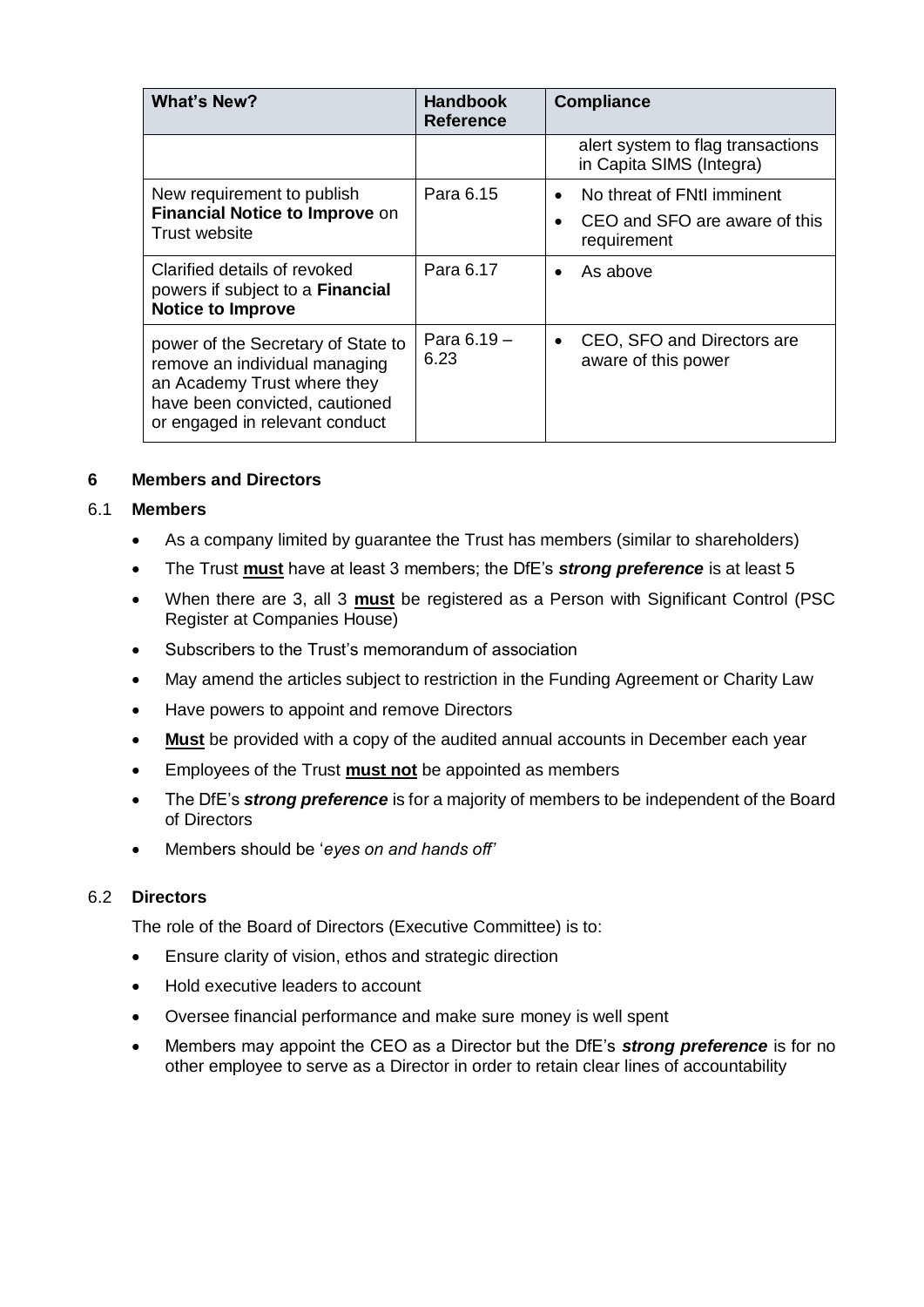# **7 PART 1: Roles and Responsibilities**

# **This part of the handbook sets out the respective roles of the Trust and ESFA**

- 1.1 The Handbook is effective from 1<sup>st</sup> September each year.
- 1.2 The Trust **must** produce its audited accounts to 31st August each year and **must** submit them to the ESFA by 31<sup>st</sup> December each year.
- 1.3 The ESFA publish an Accounts Direction in May to guide the production of the accounts [https://www.gov.uk/guidance/academies-accounts-direction#academies-accounts-direction-](https://www.gov.uk/guidance/academies-accounts-direction#academies-accounts-direction-2018-to-20198)[2018-to-20198](https://www.gov.uk/guidance/academies-accounts-direction#academies-accounts-direction-2018-to-20198)

The Trust **must** file the annual accounts with Companies House by the end of May

- 1.4 The Trust **must** file the annual accounts on the website by the end of January
- 1.5 The ESFA Accounting Officer is responsible for the regularity and propriety of SFA funds and must be satisfied the Trust has appropriate governance arrangements in place.
- 1.6 ESFA Accounting officer sends a '*Dear Accounting Officer'* letter each year to the Trust's Accounting Officer. This letter **must** be shared with the members, Directors, and CFO and other senior leaders.
- 1.7 Where the ESFA has concerns about the Trusts financial management it may issue a Financial Notice to Improve (FNtI) which the Trust **must** comply with. Failure to do so is a breach of the Funding Agreement which may be terminated due to non-compliance.
- 1.8 Where an FNtI is issued all the financial freedoms are revoked.
- 1.9 The ESFA may prescribe working with an expert in school finance to avoid an FNtI
- 1.10 Directors **must** be aware of the Charity Commission's guidance for Directors

[https://www.gov.uk/government/publications/the-essential-Director-what-you-need-to-know](https://www.gov.uk/government/publications/the-essential-trustee-what-you-need-to-know-cc3)[cc3](https://www.gov.uk/government/publications/the-essential-trustee-what-you-need-to-know-cc3)

- 1.12 Directors **must** understand their statutory duties as company directors as set out in the Companies Act 2006, comprising
	- Act within their powers
	- Promote the success of the company
	- Exercise independent judgement
	- Exercise reasonable care, skill and diligence
	- Avoid conflict of interest
	- Not to accept benefits from third parties
	- Declare interest in proposed transaction or arrangements
- 1.13 Directors **must** provide details of the Trust's governance arrangements in the governance statement published in the annual accounts and website including the scheme of financial delegation.
- 1.14 The Trust **must** designate a named individual as Accounting Officer. This should be the CEO or equivalent and it should not be a rotated position.
- 1.15 The Accounting Officer is personally responsible to Parliament and the ESFA Accounting Officer for the financial resources of the Trust, particularly;
	- Achieving value for money
	- Regularity dealing with all items of income and expenditure in accordance with law, the Trust Funding Agreement and this Handbook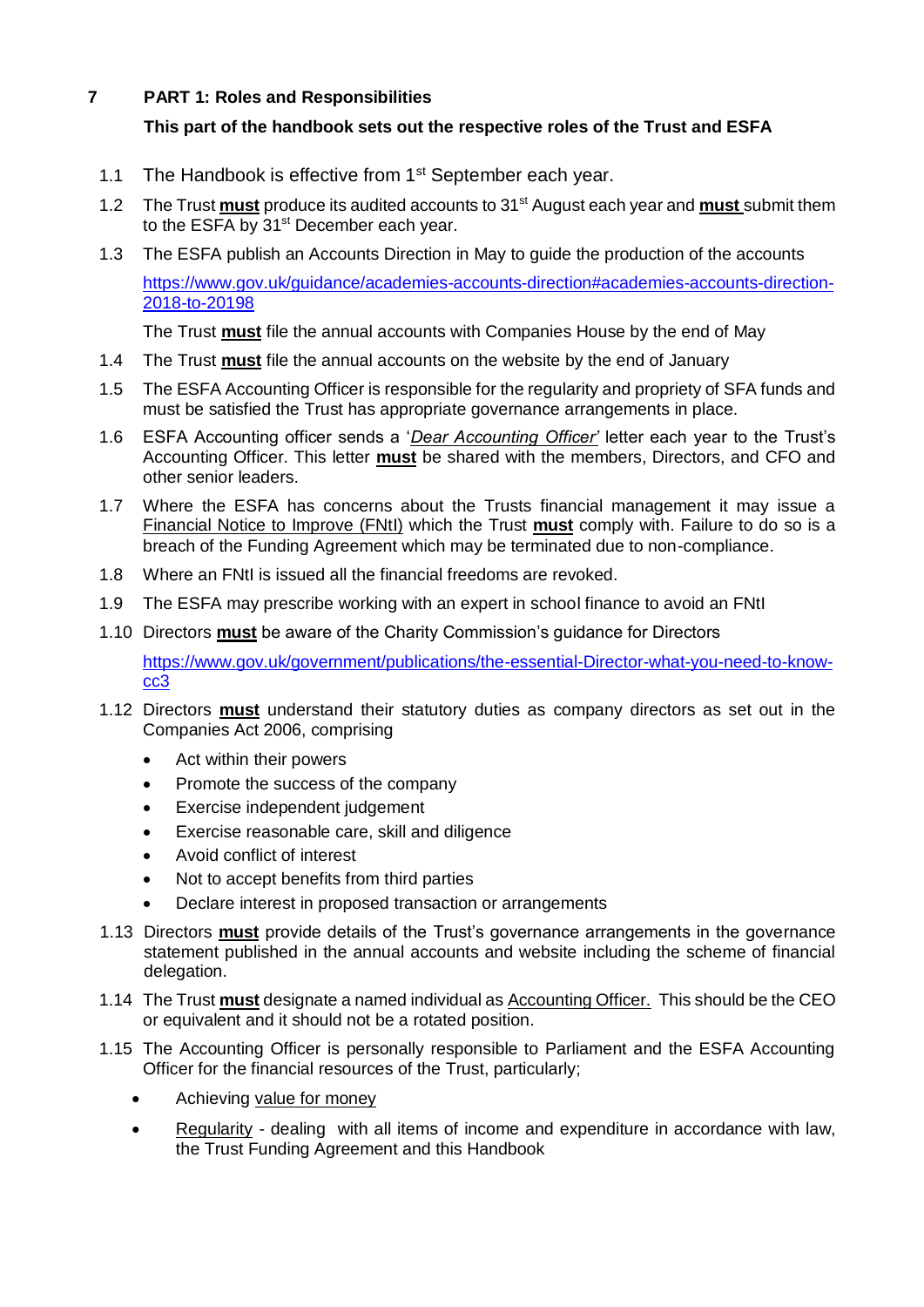- Propriety ensuring expenditure and receipts are dealt with in accordance with Parliament's intention, including standards of conduct, behaviour and corporate governance
- 1.16 The Accounting Officer **must** complete and sign a Statement on Regularity, Propriety and Compliance each year and submit to ESFA with the audited accounts
- 1.17 The Trusts detailed accounting processes are delegated to the CFO who is the Strategic Finance Officer (SFO)
- 1.18 The Accounting Officer **must** take personal responsibility for assuring the Board there is compliance with the Handbook and Funding Agreement. Where the Accounting Officer considers the Board's action is in breach of the articles he/she **must** notify the ESFA Accounting Officer immediately.

#### **2 PART 2 – Financial Oversight**

**This part of the Handbook sets out the Trust's basic financial governance requirements**

- 2.1 Board meetings **must** take place at least 3 times a year, and only when quorate.
- 2.2 The Board **must** approve a written scheme of delegation of financial powers that maintains robust internal control arrangements.
- 2.3 The Trust *should* have a Finance Committee to which the Board delegates financial scrutiny and oversight.
- 2.4 The Trust should appoint a Clerk to the Board who is not a Director, principal or CEO.
- 2.5 The Trust appoints the CEO as Accounting Officer, who **must** have appropriate oversight of financial transactions by:-
	- Ensuring the Trust's property and assets are under Director control and measures exist to prevent losses or misuse, including maintenance of fixed assets
	- Ensuring accounts, financial systems and records are operated by more than one person
	- Keeping full and accurate accounting records to support their annual accounts
- 2.6 The Trust **must** have a Chief Financial Officer appointed by the Board, who is the SFO
- 2.7 The CFO *should* be a qualified accountant
- 2.8 The Trust's Accounting Officer **must** provide assurance to the ESFA Accounting Officer the Trust's funds are in sound financial health. The BRFO and BRF forms are used for this purpose in May and July each year.
- 2.9 The Board **must** approve a balanced Budget for the financial year to 31st August which can draw on unspent funds brought forward from previous years. The Board must **minute** this approval.
- 2.10 The Board **must** notify ESFA within 14 days if it is formally proposing to set a deficit budget for the current year which it is unable to address after unspent funds from previous years are taken into account.
- 2.11 The Trust should manage its cash position, avoid going overdrawn and reconcile its bank and control accounts on a monthly basis.
- 2.12 The Board should follow the Charity Commission's guidance on investments.

[https://www.gov.uk/government/publications/charities-and-investment-matters-a-guide-for-](https://www.gov.uk/government/publications/charities-and-investment-matters-a-guide-for-trustees-cc14)[Directors-cc14](https://www.gov.uk/government/publications/charities-and-investment-matters-a-guide-for-trustees-cc14)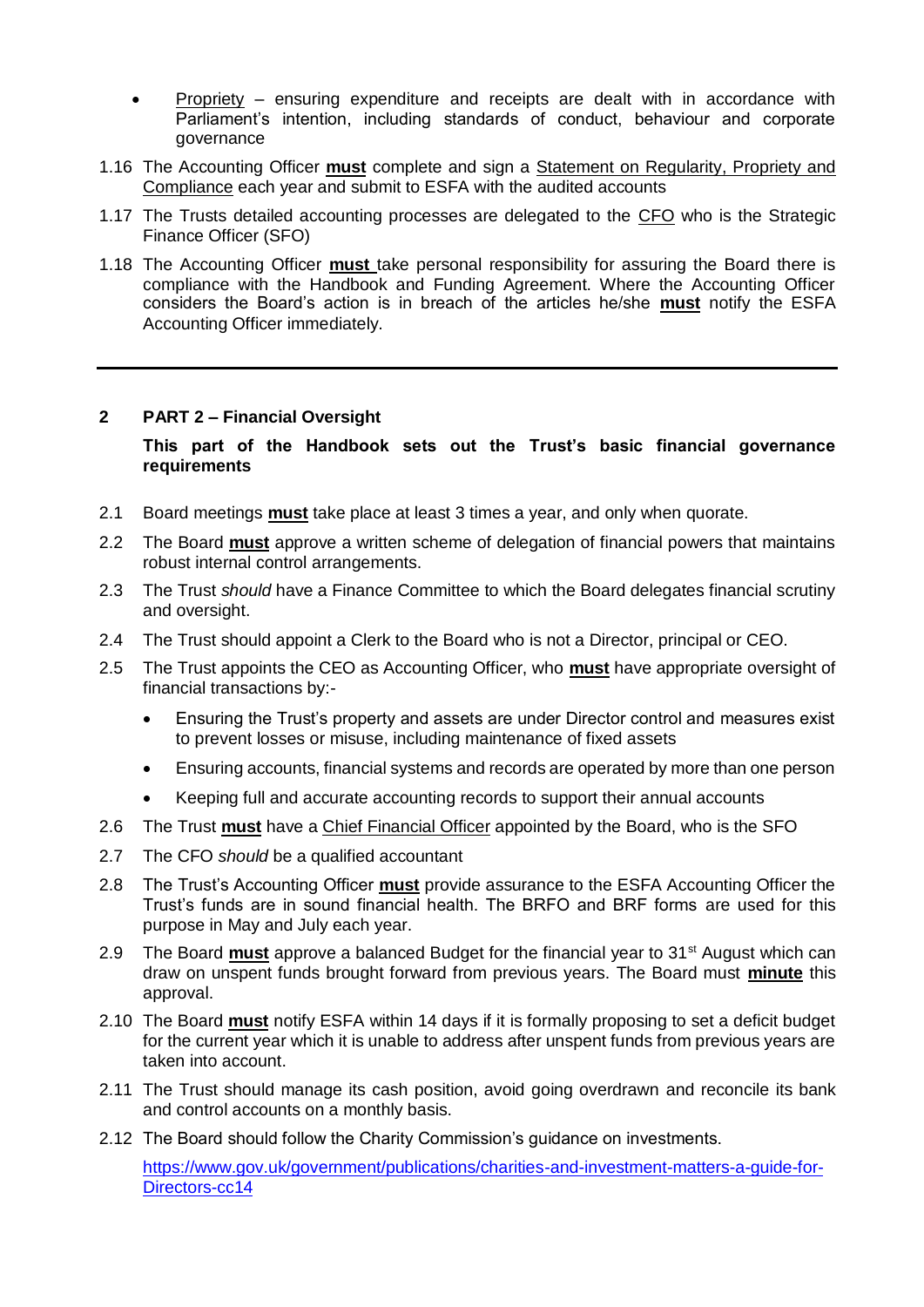- 2.13 The Trust should set fees for chargeable services at full cost but can apply an additional rate of return when in a commercial environment (eg sports lettings).
- 2.14 The Trust **must** have in place sound internal control, risk management and assurance processes.
- 2.15 The Trust **must** establish a control framework that recognises public expectations about governance, standards and openness. This **must** include:-
	- Co-ordination of the planning and budgeting process
	- Applying discipline to banking, cash flow and segregation of duties
	- Preparation of monthly budget monitoring reports
	- Ensuring delegated financial authorities are respected
	- Effective planning and oversight of capital projects
	- Management and oversight of assets
	- Propriety and regularity of financial transactions
	- Reducing the risk of fraud and theft
	- **Ensuring efficiency and value for money**
	- Independent checking of financial controls, systems, transactions and risks
- 2.16 The Trust **must** have appropriate procedures in place for whistleblowing.
- 2.17 The Trust **must** recognise and manage present and future risks to ensure its effective and continued operation and **must** include contingency and business continuity planning. The Trust **must** maintain a Risk Register.
- 2.18 The Trust **must** maintain adequate insurance cover. The Trust *should* use the Academies RPA unless commercial insurance provides better value for money. Cover should at least be for:-
	- Buildings and contents
	- Business continuity
	- Employers and public liability
	- Motor vehicles
- 2.19 The Trust **must** have in place a process for checking its financial systems, controls, transactions and risks.
- 2.20 The Board **must** appoint an Audit Committee to provide assurance over the suitability of, and compliance with the Trust's financial systems and operational controls.
- 2.21 Employees of the Trust *should not* be members of an Audit Committee but may attend to provide information.
- 2.22 Information sent to ESFA **must** be accurate and compliant with funding criteria.
- 2.23 The Trust *should* manage the programme of risk reviews in a way they deem most appropriate.
	- Appointing an internal auditor (in-house or bought in)
	- Supplementary work by Trust's external audit
	- Appointing non-employed Director with appropriate qualifications, skills and experiences
	- A peer review from a CFO of another Trust
- 2.24 The Trust **must** publish up to date details of its governance arrangements on its website. This must include:-
	- The structure and remit of the members, Directors, committees and LGBs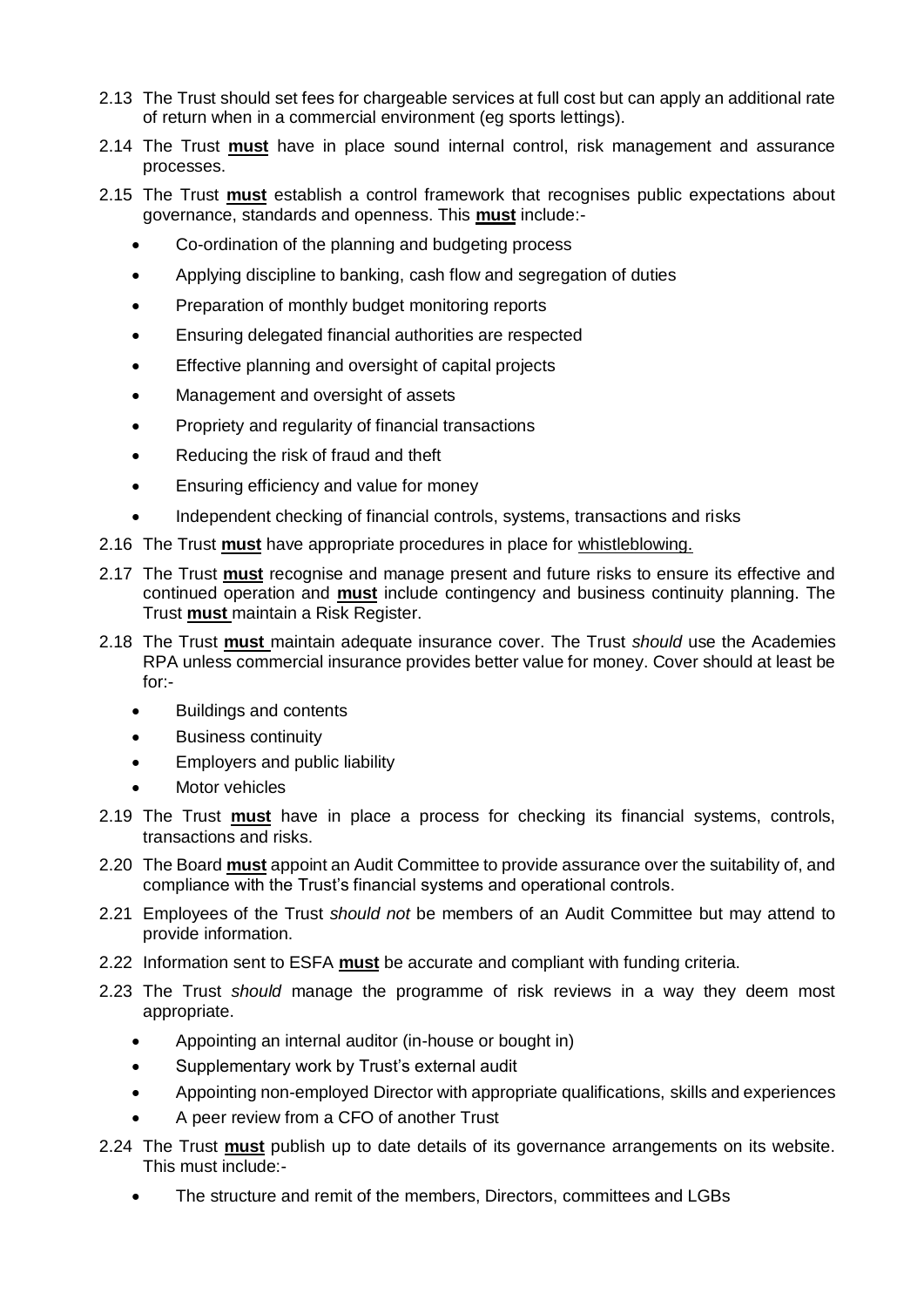- Scheme of delegation and names of the chairs of each Committee
- Details of each member who has served in the last 12 months, their names, dates of appointment/retirement, relevant business and pecuniary interest including governance roles in other institutions
- Details of each Director who has served in the last 12 months, their names, dates of appointment/retirement, who appointed them, relevant business and pecuniary interest including governance roles in other institutions
- The attendance for each Director, or LGB governor, over the last academic year \_\_\_\_\_\_\_\_\_\_\_\_\_\_\_\_\_\_\_\_\_\_\_\_\_\_\_\_\_\_\_\_\_\_\_\_\_\_\_\_\_\_\_\_\_\_\_\_\_\_\_\_\_\_\_\_\_\_\_\_\_\_\_\_\_\_\_\_\_\_\_\_\_\_\_\_

# **3 PART 3: Delegated Authorities**

# **This part of the Handbook sets out financial freedoms and limits that apply**

- 3.1 Trusts **must** seek ESFA approval for transactions above delegated authority limits.
- 3.2 The Trust **must** ensure that:-
	- Spending has been for the purpose intended and there is probity in use of funds
	- Spending decisions can be justified and represent value for money
	- Internal delegation lists exists and are applied
	- A Tendering policy and procedure is in place and applied
	- Relevant professional advice is obtained where appropriate
- 3.3 The Trust *should* refer to specific guidance

<https://www.gov.uk/guidance/buying-for-schools>

<https://www.gov.uk/government/collections/schools-financial-health-and-efficiency>

- 3.4 The Trust **must** disclose aggregate figures of any amount and detailed disclosure on amounts above £5,000 for the following types:-
	- Gifts and hospitalities
	- Writing off debts and losses
	- Guarantees, letters of comfort and indemnities
	- Special (Compensation) payments
	- Special (ex gratia) payments
	- Acquisition of a freehold of land and buildings
	- Disposal of a freehold of land and buildings
	- Disposal of a heritage asset
	- Taking up a leasehold on land and buildings
	- Granting a leasehold on land and buildings
- 3.5 The Trust **must** disclose in total and individually any staff severance, of any value.
- 3.6 The Trust **must** be even-handed its relationships.
- 3.7 Directors **must** understand and comply with their statutory duties as company directors to avoid conflicts of interest, not to accept benefits from 3<sup>rd</sup> parties and to declare any interest in proposed transactions or arrangements.
- 3.8 All members, Directors, LGB governors and senior staff **must** complete the register of interests retained by the Trust, which **must** be kept up to date and reviewed and contain:-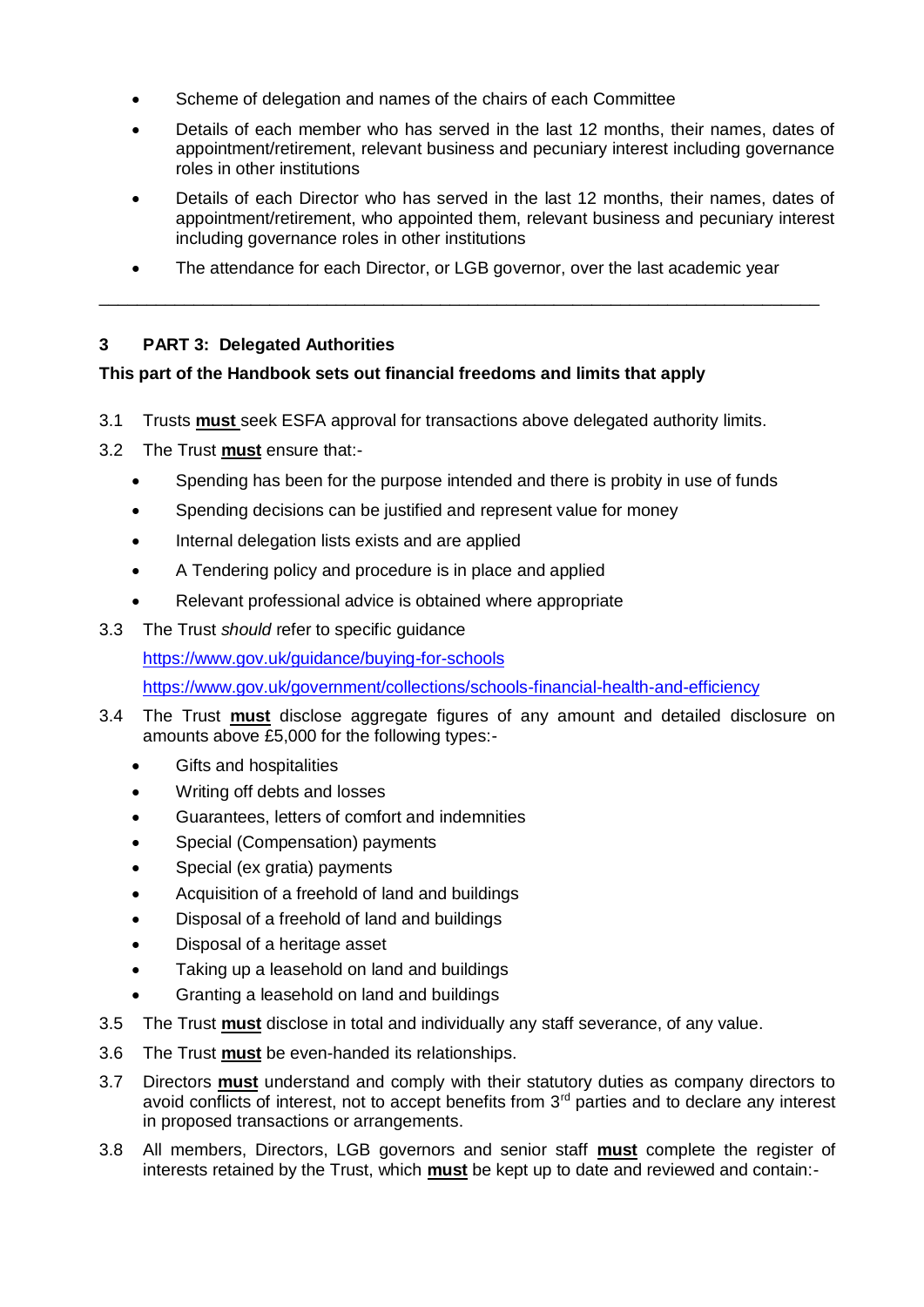- Detail (name and nature of business, nature of interest and dates) relevant business and pecuniary interest (eg directorships, partnerships, employments, governorships of trusts and charities).
- Identify any relevant material interest arising from close family relationships between Trust members, Directors or governors.
- 3.9 The Trust **must** ensure the use of confidentiality clauses associated with severance payments do not prevent an individual's right to make disclosures in the public interest.
- 3.10 Trusts **must** pay no more than the cost of goods or services provided by individuals or organisations connected with the Trust.
- 3.11 The Trust **must** refer novel, contentious and/or repercussive transactions to the ESFA for explicit prior approval.
	- Novel payments are those which the Trust has no experience of or outside the range of normal business activity for the Trust
	- Contentious transactions are those which might give rise to criticism of the Trust by Parliament and/or the public, and/or the media.
	- Repercussive transactions are those which are likely to cause pressure on other Trusts to take a similar approach and hence have wider financial implications
- 3.12 The Trust **must** obtain the prior approval of the ESFA for borrowing from any source
- 3.13 Credit cards **must** only be used for business expenditure and balances cleared before interest accrues. Borrowing will not normally be permitted unless it is for broader policy objectives (eg Condition Improvement Fund, or Salix).
- 3.14 The Trust *should* have a policy and register on the acceptance of gifts and hospitality.
- 3.15 When giving gifts the Trust **must** ensure the value of the gift is reasonable and with due regard to propriety and regularity and within the scheme of delegation.
- 3.16 The Trust **must** obtain the prior approval of the ESFA for writing-off debts and losses if they exceed:-
	- £250,000 in total
	- 1% of total annual income or £45,000 (whichever is smaller) per single transaction
	- Cumulatively 5% of total annual income
- 3.17 The Trust *should* always pursue recovery of monies owed to it after taking into account practical and legal limits.
- 3.18 When considering a Special Payment (staff severance, compensation or ex-gratia), the Trust **must** consider the following issues:-
	- Directors reasonably consider the proposed payment to be in the Trust best interest
	- Whether such a payment is justified, based on a legal assessment of successfully defending a case at Employment Tribunal.
- 3.19 Staff severance payments *should not* be made where they could be seen as a reward for failure such as gross misconduct or poor performance except where legal advice implies to cost of a Tribunal would be greater, or the cost and time of taking someone through performance management and capability proceedings is prohibitive.
- 3.20 The Trust has delegated authority to approve staff severances up to £50,000 (gross before deductions). The Trust **must** obtain the prior approval of the ESFA for any settlements above this.
- 3.21 The Trust has delegated authority to make compensation payments for loss or injury under £50,000. The Trust **must** obtain the prior approval of the ESFA for any amount above this.
- 3.22 The Trust **must** obtain the prior approval of the ESFA for any amount of ex-gratia.